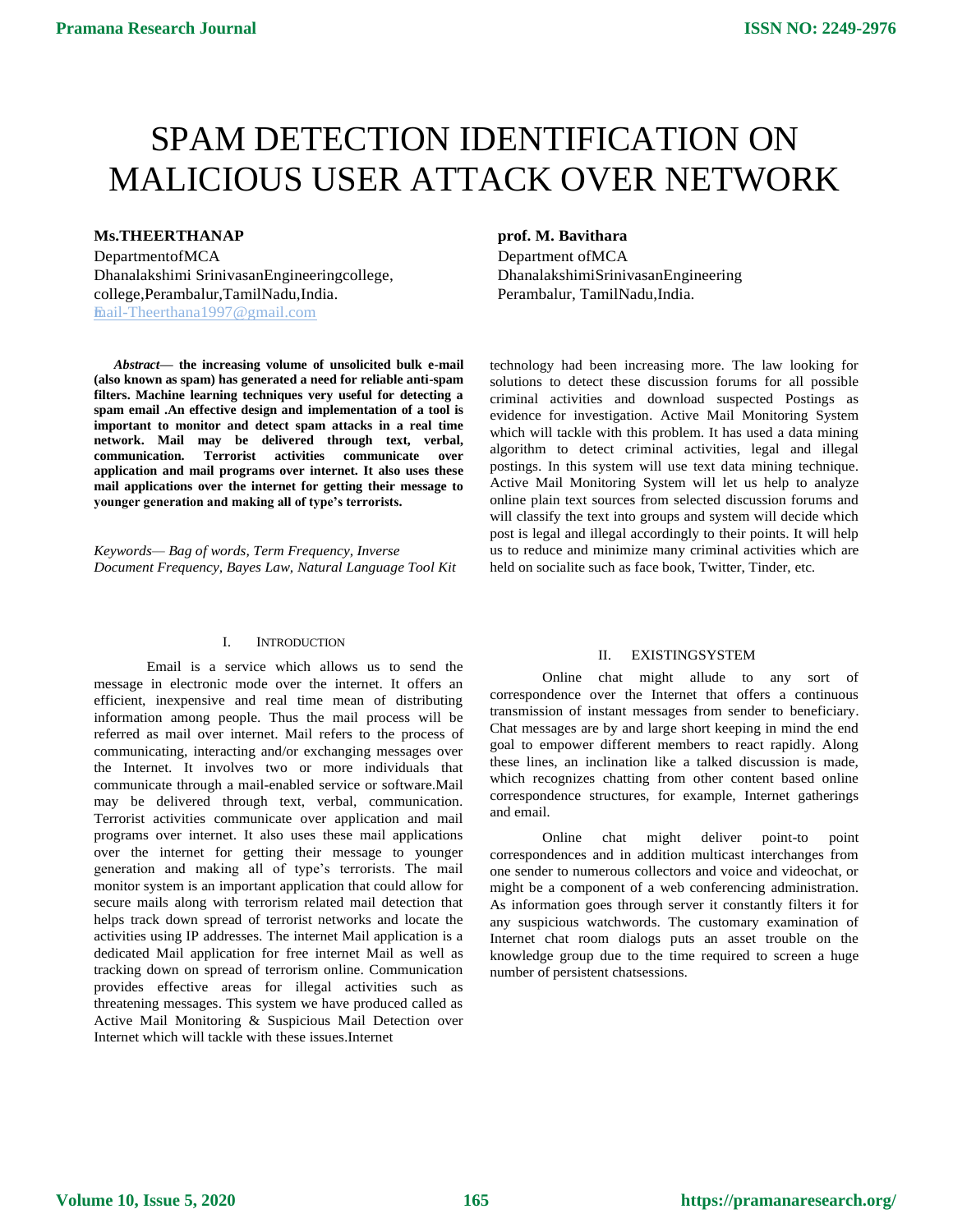#### DISADVANTAGES

- No such smart or basic system to identify the activities going on onlineforum
- Considering the criminal attack, if the discussion is held on a forum then there is no evidence of discussion held between two parties via online forum as there is no track ofrecords.

## III. PROPOSED SYSTEM

The proposed System will analyze online plain text sources from selected discussion forums and will classify the text into different groups and system will decide which post is legal and illegal. This system will ensures that the admin may not watch all the chat at a time, so in order to stop chatting illegally, the keywords are set by the admin as suspicious words which will be blocked or it cannot be able to view by the other person. Admin will detect the suspicious mail and block the mail id of the suspicious person and report to the authority. after the suspicious mail is detected using the identification of their location. Four major attributes are specified they are: MAC address, IP address, latitude and longitude.

# ADVANTAGES

- The mail can be monitored and suspicious chats are identified
- Illegal mail user will be blocked by the admin and they will be reported to theauthority.
- The user will be protected from the unknownuser
- The terrorist location can be identified using latitude and longitudevalues.
- The MAC address and the IP address isalso predicted

#### III EXPERIMENT AND RESULT

A system architecture or systems architecture is the conceptual model that defines the structure, behavior, and more views of a system. An architecture description is a formal description and representation of a system, organized in a way that supports reasoning about the structures and behaviors of the system. System architecture can comprise system components, the externally visible properties of those components, the relationships (e.g. the behavior) between them.

It can provide a plan from which products can be procured, and systems developed, that will work together to implement the overall system. There have been efforts to formalize languages to describe system architecture; collectively these are called architecture description languages (ADLs).

# **Various organizations define systems architecture in different ways, including:**

- An allocated arrangement of physical elements which provides the design solution for a consumer product or life-cycle process intended to satisfy the requirements of the functional architecture and the requirementsbaseline.
- Architecture comprises the most important, pervasive, top-level, strategic inventions, decisions, and their associated rationales about the overall structure (i.e., essential elements and their relationships) and associated characteristics and behavior.
- If documented, it may include information such as a detailed inventory of current hardware, software and networking capabilities; a description of long-range plans and priorities for future purchases, and a plan for upgrading and/or replacing dated equipment and software
- The composite of the design architectures for products and their life-cycleprocesses.



# FIG. 1 SYSTEM ARCHITECTURE

## IV.CONCLUSION

In this work a methodology has been proposed to detect the most common and frequent list of words which are leading a mail to be spam filtered. With the help of these methodologies we are successful in determining the spam behavioral word and Emails.

To stay away from spam/unessential sends we'd like successful spam separating systems. Bayesian classifier is a standout amongst the most essential and generally utilized classifier and furthermore it's the easiest order strategy because of its controlling capacities of tokens and related probabilities as indicated by the users" grouping choice and exact execution. In this undertaking, we executed the framework to break down every single mail. And further more give security-based location framework to encode the